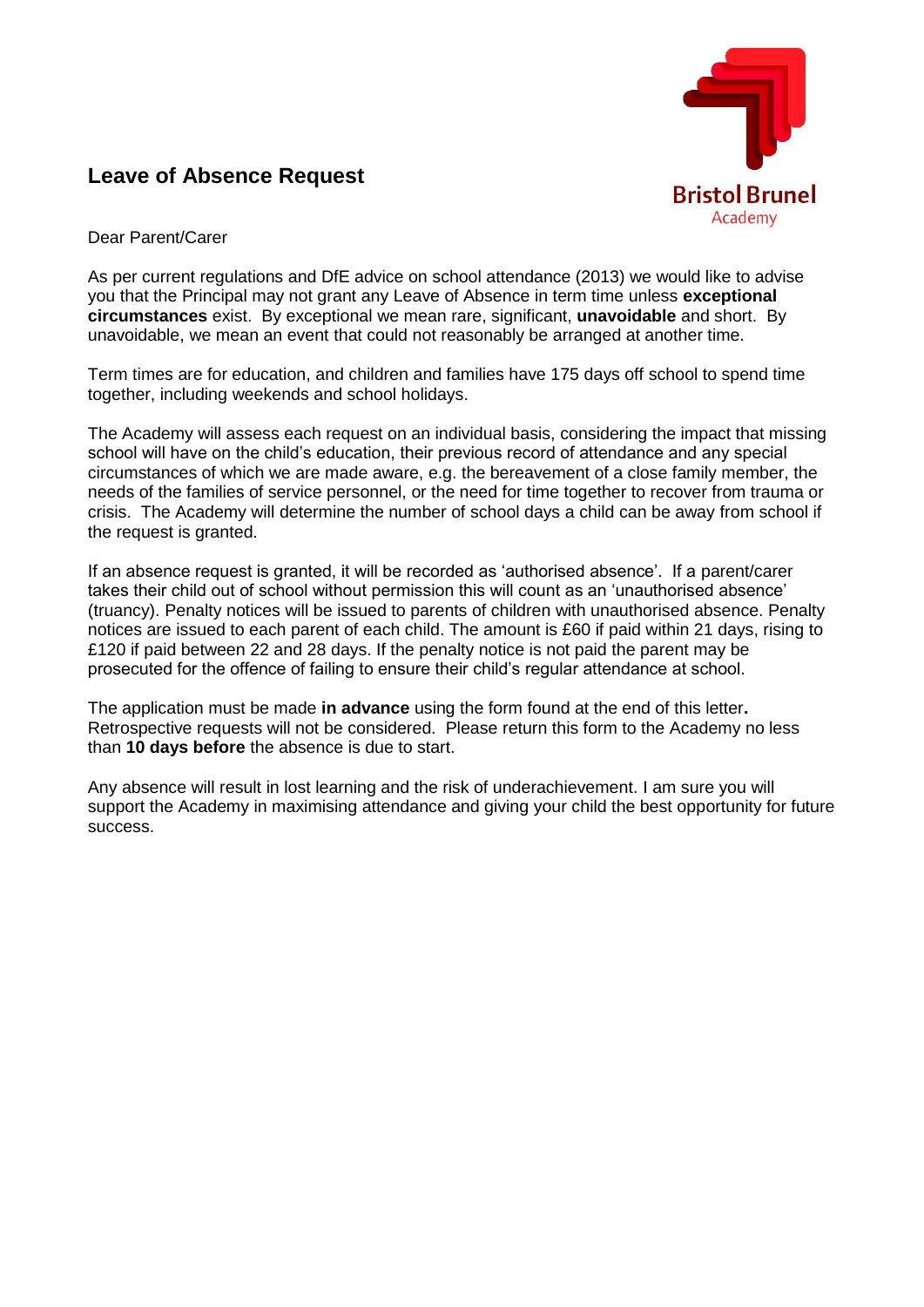## **Leave of Absence Request Form**

**By signing this request, I have read and understood the information provided, noting that a penalty notice may be issued and that this absence may impact on my child's achievement.**

### **I request that you authorise a Leave of Absence from School for my child.**

| <b>Student Name</b>     | <b>Tutor Group/Year</b> |  |
|-------------------------|-------------------------|--|
| <b>Current Address:</b> |                         |  |

| Date of departure |  |
|-------------------|--|
| Date of return    |  |

| Reason for the Leave of Absence Request, including full details of any exceptional circumstances |  |  |  |  |
|--------------------------------------------------------------------------------------------------|--|--|--|--|
|                                                                                                  |  |  |  |  |
|                                                                                                  |  |  |  |  |
|                                                                                                  |  |  |  |  |
|                                                                                                  |  |  |  |  |
|                                                                                                  |  |  |  |  |
|                                                                                                  |  |  |  |  |
|                                                                                                  |  |  |  |  |
|                                                                                                  |  |  |  |  |
|                                                                                                  |  |  |  |  |
|                                                                                                  |  |  |  |  |
|                                                                                                  |  |  |  |  |
| Destination                                                                                      |  |  |  |  |
| Airport flying from                                                                              |  |  |  |  |
| Airport arriving at                                                                              |  |  |  |  |
| Flight number                                                                                    |  |  |  |  |
| Travelling with whom?                                                                            |  |  |  |  |
|                                                                                                  |  |  |  |  |
| Signature of Parent/Carer                                                                        |  |  |  |  |

# **Academy Use Only**

#### **Attendance Officer/ Safeguarding Team**

| Date Received                        |  |
|--------------------------------------|--|
| <b>Current Attendance</b>            |  |
| No. of days absence so far this year |  |
| Comments                             |  |